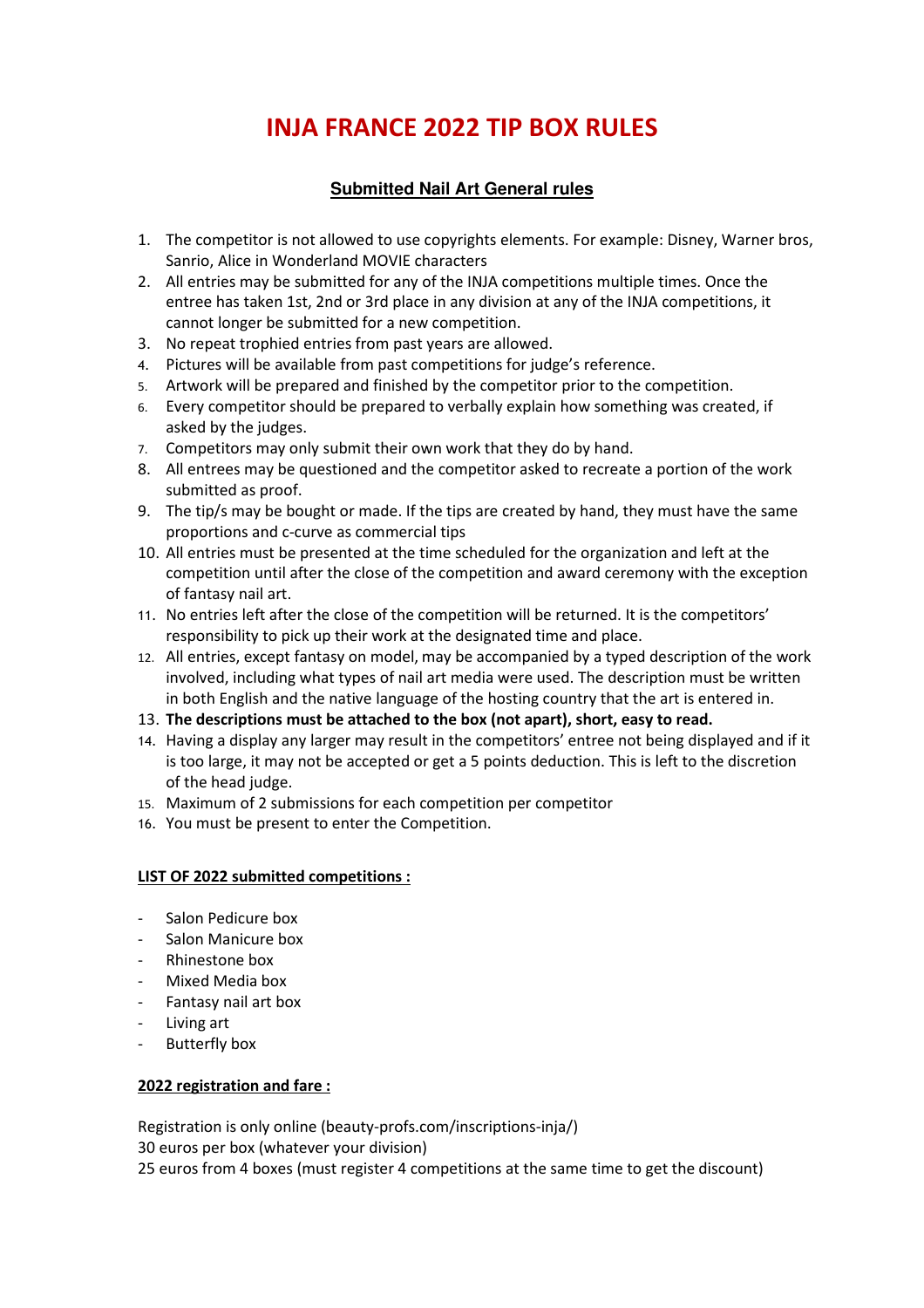## **SALON TREND MANICURE BOX**

- 1. Salon trends Manicure tip art is a submission type competition.
- 2. Artwork is to be designed on Fingernail tips and mounted and placed on a black board
- 3. The tips must be displayed separately. Do not attach them together.
- 4. A full set of 10 Finger nail tips with a maximum length of 2cm must be used to create the artwork and must reflect different nail sizes, as real fingernails do. Example of a good tip size range: larger size 0 or 1. The middle tips 2,3 or 4 and the smallest size 5. Anyone using all one size tips will have an automatic 5 points deduction to their final score.
- 5. Competitors may use the following nail art media: ALL Gel products, ALL acrylic products, ALL types of painting (Micro art), Polish. Nail art embellishments such as Rhinestones, pearls, bullion, foils, and holograms may be used. Crome and pearl dust, any nail art effect offered for nails.
- 6. No decals of any kind are allowed. Stamping is allowed.
- 7. The artwork for this competition should be "salon style " (no extreme artwork).
- 8. The artwork should have current design and inspiration.
- 9. There is no score for theme in this competition. It should NOT have a theme or have artwork that has mural or pictorial style artwork. **The points will be reduced if the artwork is too extreme for salon work.**
- 10. Total points is 100.
- 11. The maximum score given for each of the 9 criteria judged for this competition are: Level of difficulty 20pts, Color theory 10pts, Creativity 10 pts, Rhythm 10pts, Total impression 10pts, Graphic Quality 10pts, Balance 10pts, Workmanship 10pts, Variety 10pts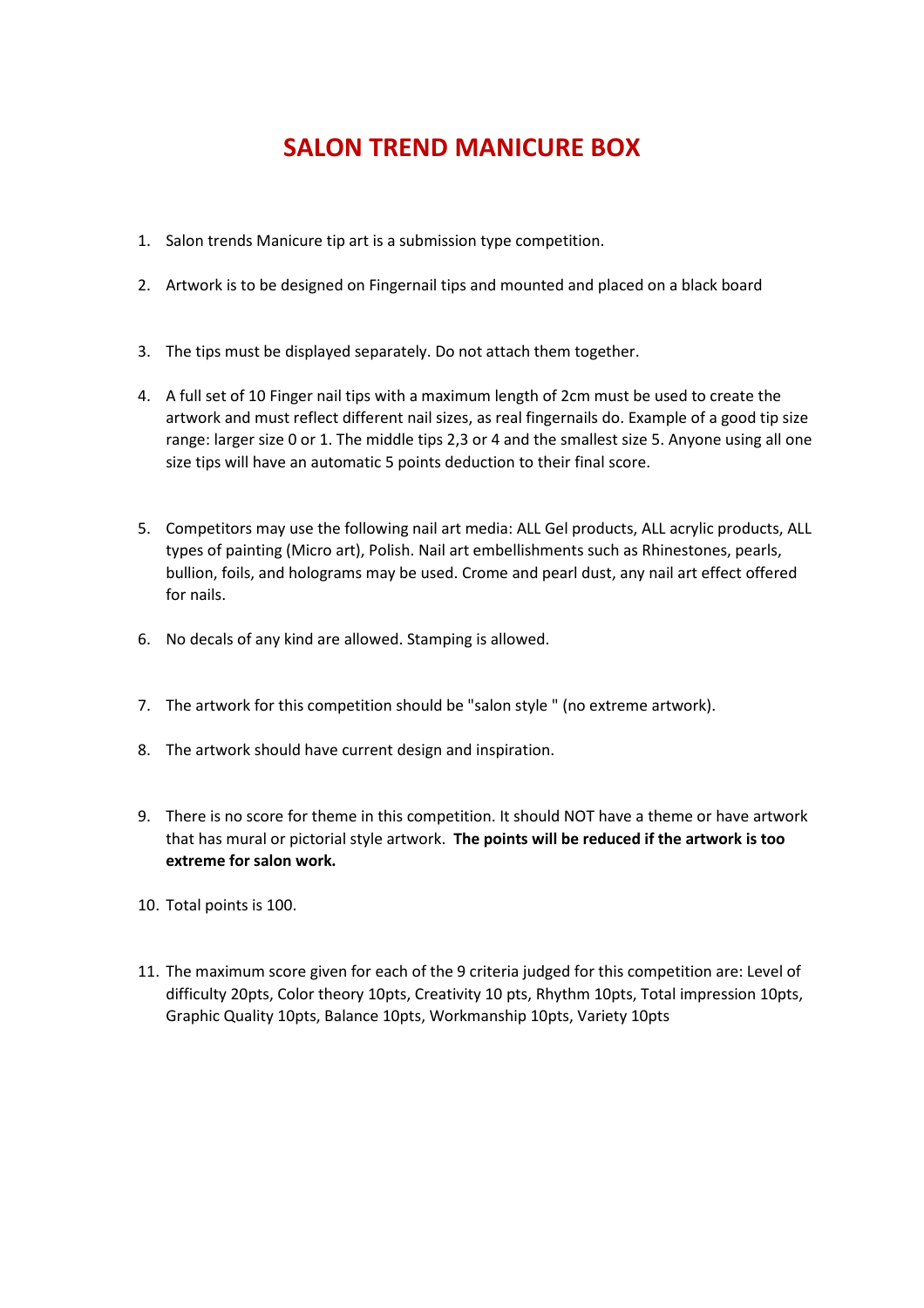# **SALON TREND PEDICURE BOX**

- 1. Salon trends pedicure tip art is a submission type competition.
- 2. Artwork is to be designed on toe nail tips and mounted and placed on a black board
- 3. The tips must be displayed separately. Do not attach them together.
- 4. A full set of 10 TOE nail tips with a maximum length of 2cm must be used to create the artwork and must reflect different nail sizes, as real toe nails do. Example of a good tip size range: larger size 0 or 1. The middle tips 2,3 or 4 and the smallest size 5. Anyone using all one size tips will have an automatic 5 points deduction to their final score.
- 5. Competitors may use the following nail art media: ALL Gel products, ALL Acrylic products, ALL types of painting (Micro art), Polish. Nail art embellishments such as Rhinestones, pearls, bullion, foils, and holograms may be used. Chrome and pearl dust, any nail art effect offered for nails.
- 6. No decals of any kind are allowed. Stamping is allowed.
- 7. The nail art expected in this competition is "salon style" (no extreme artwork).
- 8. The artwork should have current design and style.
- 9. There is no score for theme in this competition. It should NOT have a theme or have artwork that has mural or pictorial style artwork. **The points will be reduced if the artwork is too extreme for salon work.**
- 10. Total points are 100.
- 11. The maximum score given for each of the 9 criteria judged for this competition are: Level of difficulty 20pts, Color theory 10pts, Creativity 10 pts, Rhythm 10pts, Total impression 10pts, Graphic Quality 10pts, Balance 10pts, Workmanship 10pts, Variety 10pts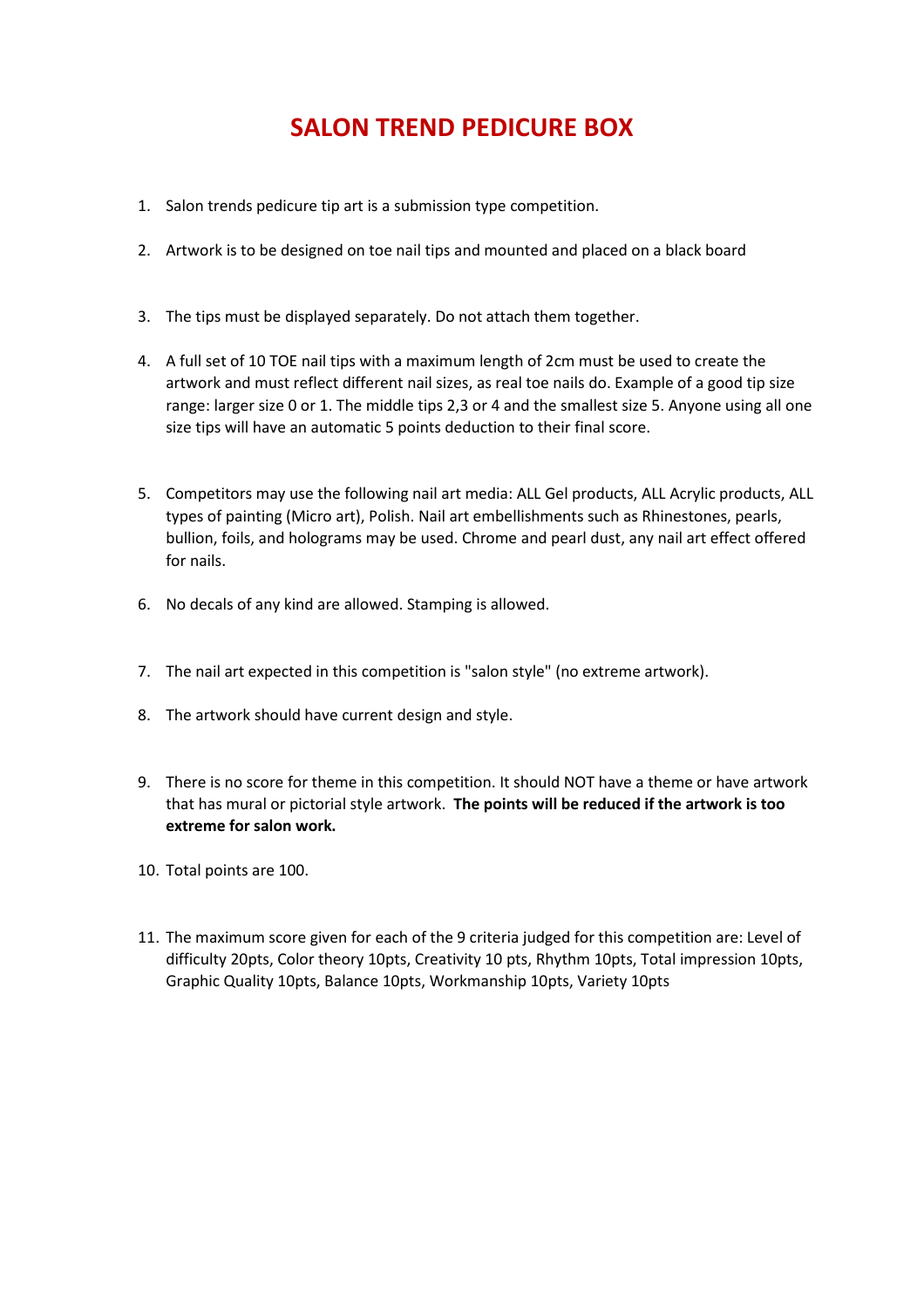### **RHINESTONE BOX**

- 1. Rhinestone art is a competition that is a submitted art classification.
- 2. Cover tips should be used with a square or an oval shape.
- 3. The length of the tip should not exceed 1.2 inches (3.04 cm)
- 4. The tips must be separate and cannot be connected together
- 5. There is no theme scored for this competition
- 6. You must use multiple color rhinestone used for this competition.
- 7. Various shapes and sizes of rhinestones should be used
- 8. Complete work must be under 5 mm in height and cannot exceed 5 mm from nail base.
- 9. The nails should only be painted with one color. (Color with glitters is allowed.)
- 10. Polishes or color gel (polish gels) may be used.
- 11. Gel sealers, top coats and glue are allowed for adhesion of the rhinestones
- 12. The placement of the rhinestones should represent a unique pattern that represents a design
- 13. Total score is 90.
- 14. The maximum score given for each of the 8 criteria judged for this competition are: Level of difficulty 20pts, Color theory 10pts, Creativity in design 10pts, Total impression 10pts, Balance 10pts, Workmanship 10pts, Rhythm 10pts, Variety 10pts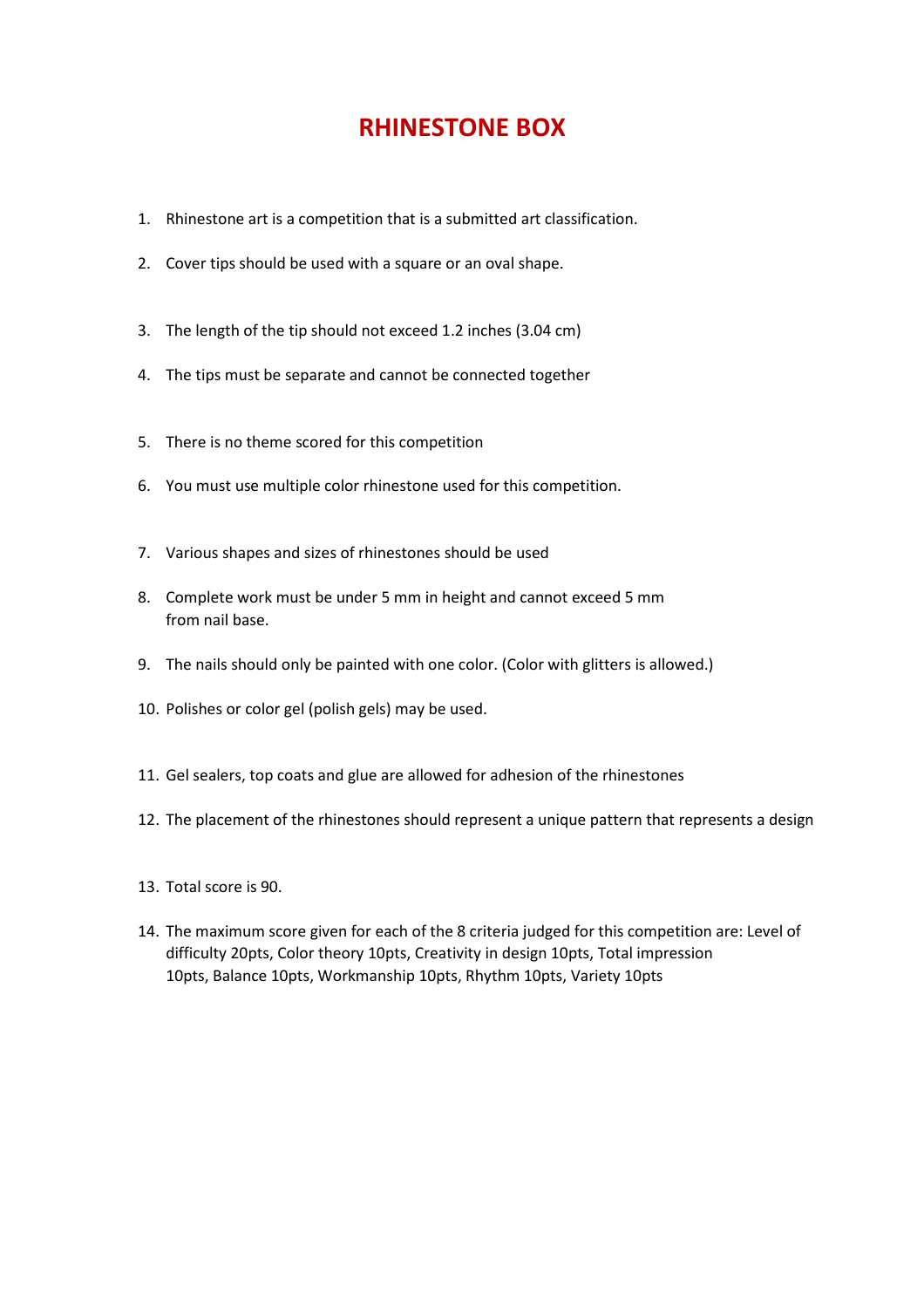### **MIXED MEDIA BOX**

- 1. Mixed Media Box Art is a submission type competition.
- 2. The tips may be bought or made. If the tips are created by hand, they must have the same proportions and c-curve as commercial tips.
- 3. The tips may be connected together or displayed separately.
- 4. If 10 tips are to be created, they must reflect different nail sizes, as real nails do. Anyone using all one size tips will have an automatic 5 points deduction to their final score. The tips may be any length and shape.
- 5. Competitors must use at least 3 art media : 1. Mediums for painting, example: Micro painting, Air Brush, Water Paint, Gel Paint, Acrylic paint, Polish 2. Mediums to build 3D artwork, example: Acrylic,Color powder, Gel, Gel Pasta 3. Nail art embellishments, example: Rhinestones, pearls, bullion, foils and crushed shells.
- 6. Failure to use 1 of each type of media will result in a 5 points deduction.
- 7. All 3 media used must be used in an artistic way, or they will not count towards the required 3 nail art media.
- 8. All of the nail art applied to the actual tips, whether attached to the tip or not, will count & must not extend further than 1 cm from the nail surface or 5 points will be deducted from the final score.
- 9. No decals or stamping allowed. No molds (pre cast embellishments) to create art shapes allowed.
- 10. The artwork for this competition will be judged as a complete portrait. One completed composition.
- 11. The artwork should have all types of artistry of all styles and creativity.
- 12. There should be a strong theme presented in the artwork
- 13. Total possible point is 110. The maximum score given for each of the 10 criteria judged for this competition are: Level of difficulty 20pts, Balance 10pts, Composition 10pts, Originality 10pts, Media 10pts, Graphic Quality 10pts, Continuity of theme 10pts, Clarity of design 10pts, Color Theory 10pts, Workmanship 10pts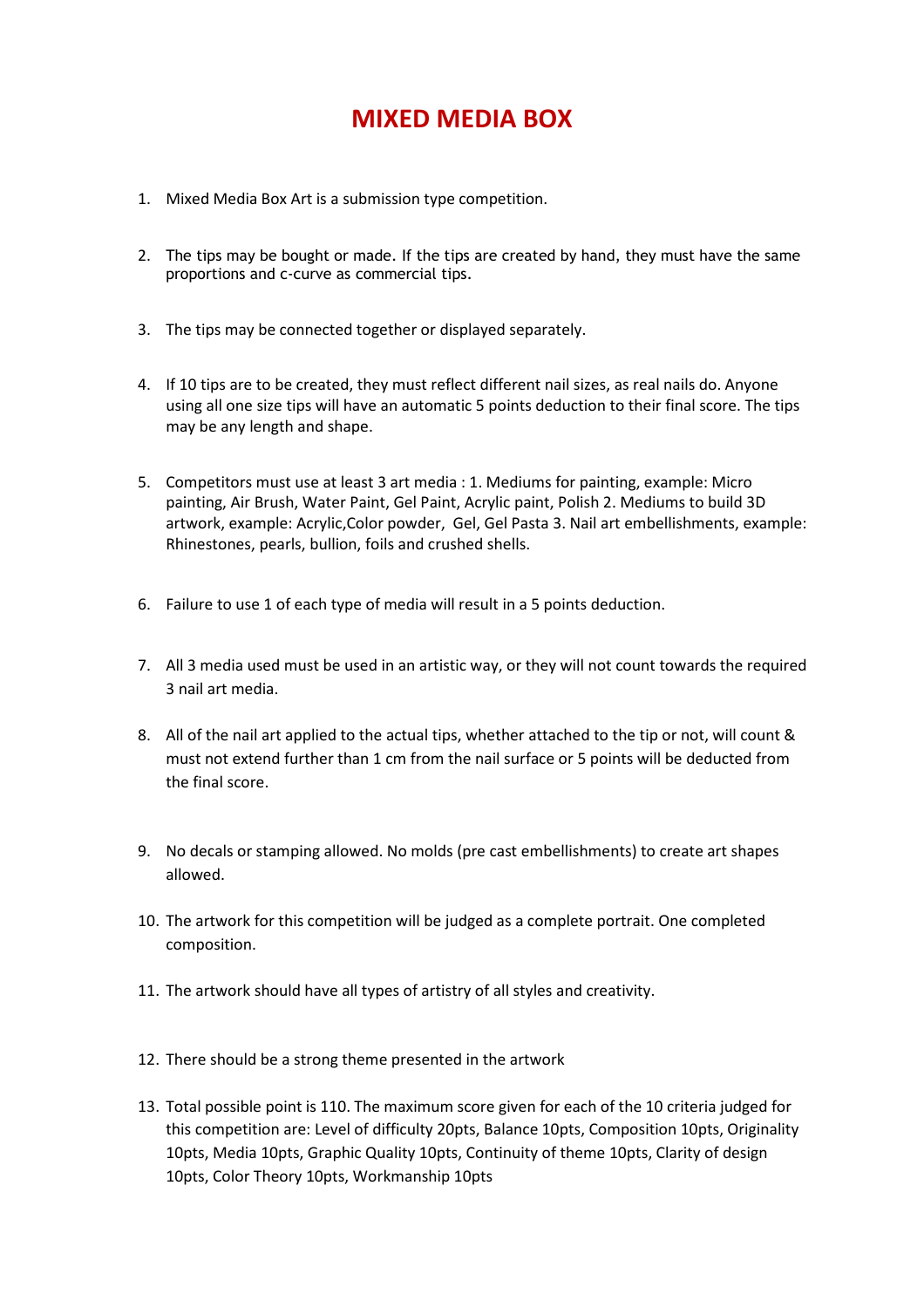### **FANTASY NAIL ART BOX**

- 1. Fantasy Nail Art tip box is considered a submitted art competition.
- 1. All artwork must be attached onto 1 nail tip as the base. Any tip length and shape is acceptable.
- 2. The artwork may be as large as the competitor chooses, but it must fit into the proper size box.
- 3. Covered displays may be bought or made. Boxes should not be any larger than 25
- 4. centimeters in either direction and no more than 20 centimeters in height.
- 5. Competitors may use all types of products used in the nail industry.
- 6. Competitors may use items to help create the 3D figures. Wire, netting, balloons or anything that helps to build out the artwork except molding clays.
- 7. Three-dimensional, pre-cast embellishments, feathers, decals, gems, accessories, ornaments or any form of fantasy is allowed. That includes LED lights or electrical parts. Anything to add to the artwork.
- 8. The artwork should be 3D
- 9. The artwork should have all types of artistry of all styles and creativity.
- 10. There should be a strong theme presented in the artwork
- 11. Total possible point is 120.
- 12. The maximum score given for each of the 11 criteria judged for this competition are: Level of difficulty 20pts, Composition 10pts, Balance 10pts, Color Theory 10pts, Continuity of theme 10pts, Graphic Quality 10pts, Clarity of Design 10pts, Originality 10pts, Workmanship 10 pts, Creativity 10pts, 3-D Presentation 10pts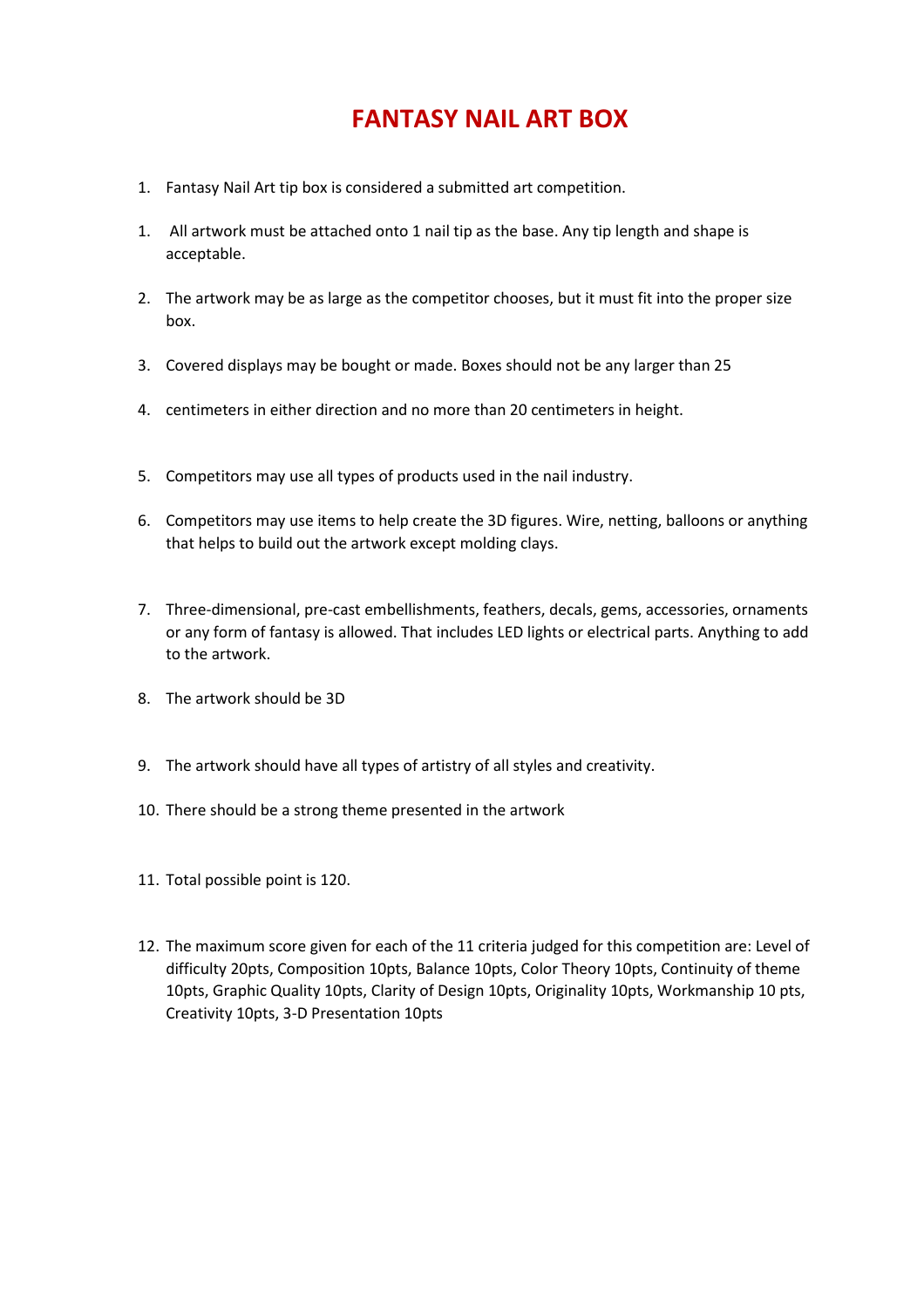## **LIVING ART BOX**

- 2. Living Art is considered a submitted art competition.
- 3. All artwork must be applied to an alternative decorative surface. For example: pins, brooches, key holders, plates, phone covers…
- 4. The artwork may be no larger than 10 cm in height
- 5. Artwork shall be attached to a black board or box. Boards and boxes should be no larger than 20x14 cm
- 6. Competitors may use all nail art mediums.
- 7. Competitors must use a minimum of 3 art mediums and techniques. Failure to use 3 will result in a 5 points deduction.
- 8. Nail art embellishments are allowed (rhinestones, pearls, bullion, foil, metal ornaments...)
- 9. The design shall not change the original use or nature of the base product
- 13. The artwork should be a combination of artistry
- 14. The artwork should have all types of artistry of all styles and creativity.
- 15. There should be a strong theme presented in the artwork
- 16. Total possible point is 110.
- 17. The maximum score given for each of the 10 criteria judged for this competition are: Level of difficulty 20pts, Composition 10pts, Balance 10pts, Color Theory 10pts, Continuity of theme 10pts, Graphic Quality 10pts, Clarity of Design 10pts, Originality 10pts, Workmanship 10pts, Media 10pts